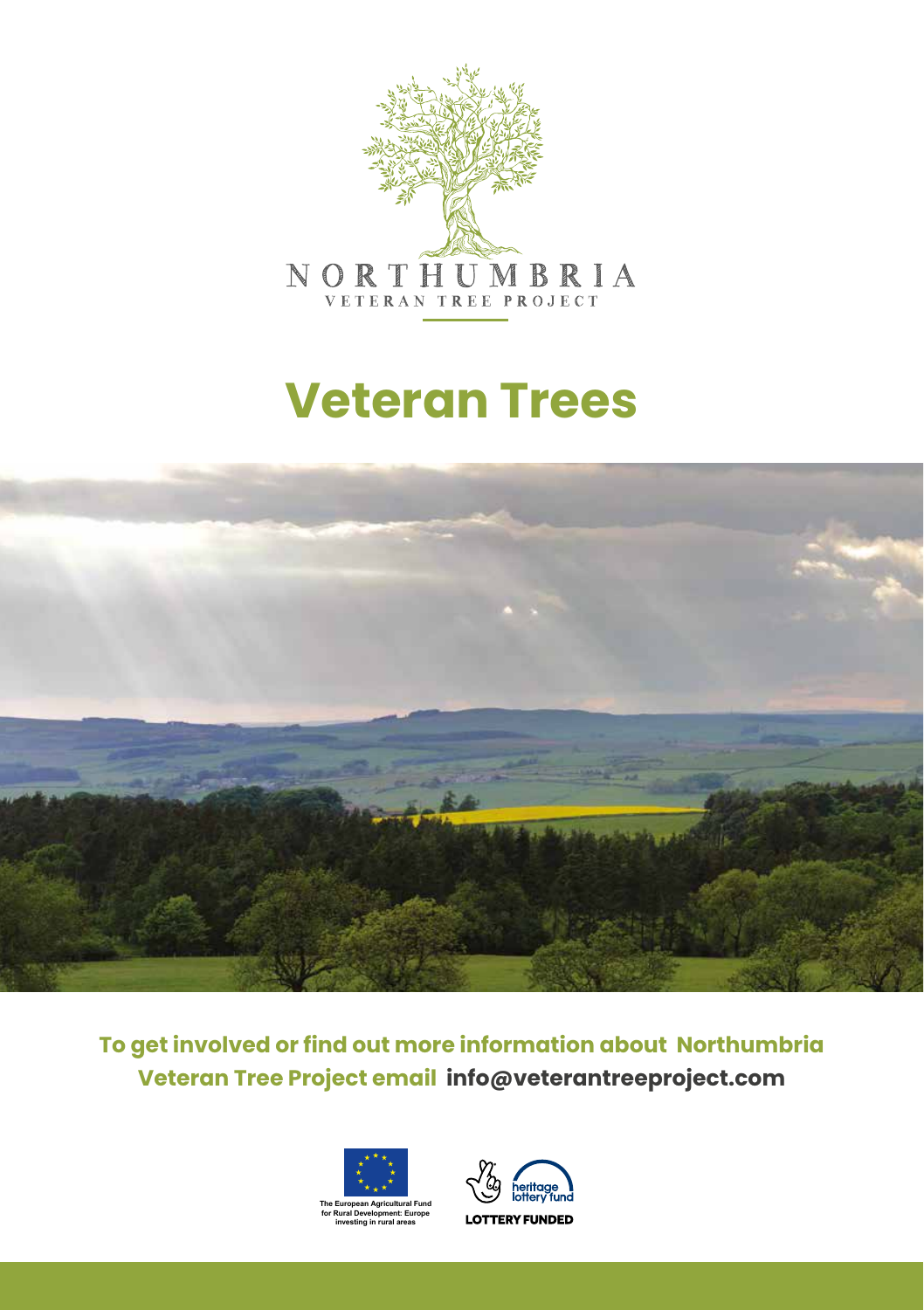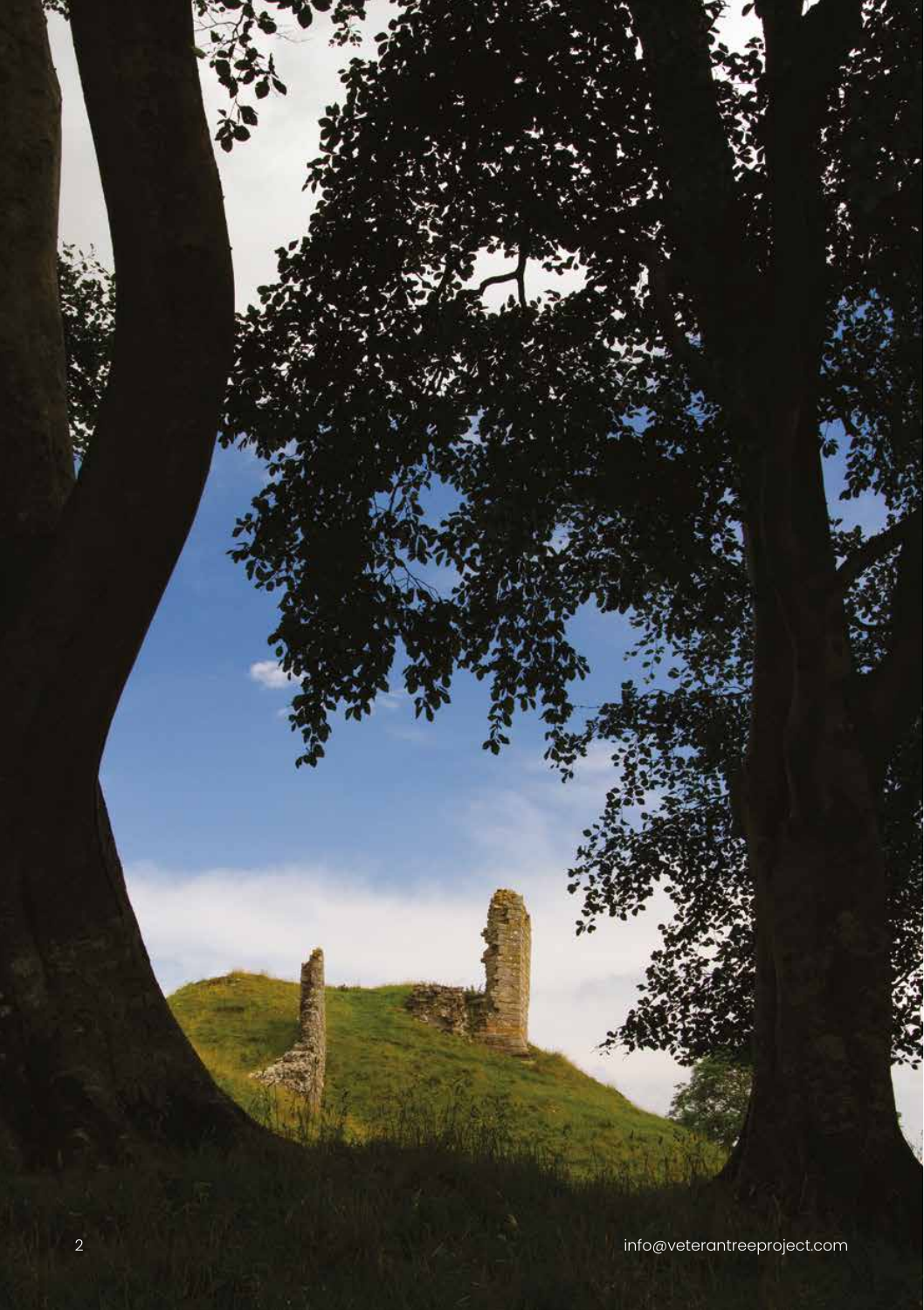# **Managing Ancient and Veteran Trees**

It is true to say that on the whole trees manage themselves, and that they have a wealth of strategies at their disposal to ensure that long-term survival. They have a mission to accomplish as do the multitude of hosts who also rely on the trees continuity for their mutual survival.

Throughout its life the trees natural defence mechanisms enable it to fight off unwanted hosts yet encourage its friends to stay. It has the unusual but proven ability to adapt in the most amazing ways to not only unwanted predators, but also to the rigours of our changing environment. It does this through a range of growth adaptations and strategies the results of which add to the special and unique visual qualities you might see in any tree that you may encounter.

When the tree is young it aims high. It needs to succeed. It spreads its crown spreads its roots and becomes a proverbial food factory. Its aim is to ensure the continuity of the species and it will do all in its power and within the constraints of nature to achieve this goal. As it ages however, that imperative changes, and it is now less about the survival of the species, but more about survival of itself. When old and frailer why expose yourself to the worst that nature throws at you, and the answer is that you do not have to and indeed they don't.

As the tree gets older then, what happens? Well it shrinks. The term for this particular adaptation is retrenchment, and it achieves this by shedding the higher more exposed branches, until it becomes squatter and as such more secure in its setting, it is then far more capable of survival in its twilight years!

Man has intervened in the past and this intervention has had a markedly beneficial impact on tree survival with many worked trees, including coppice and pollards having an extended life span as a result of this practice.

So, should we intervene? The answer I think is yes but only if by so doing we can prevent the premature demise of this tree from the conflict which is human kind!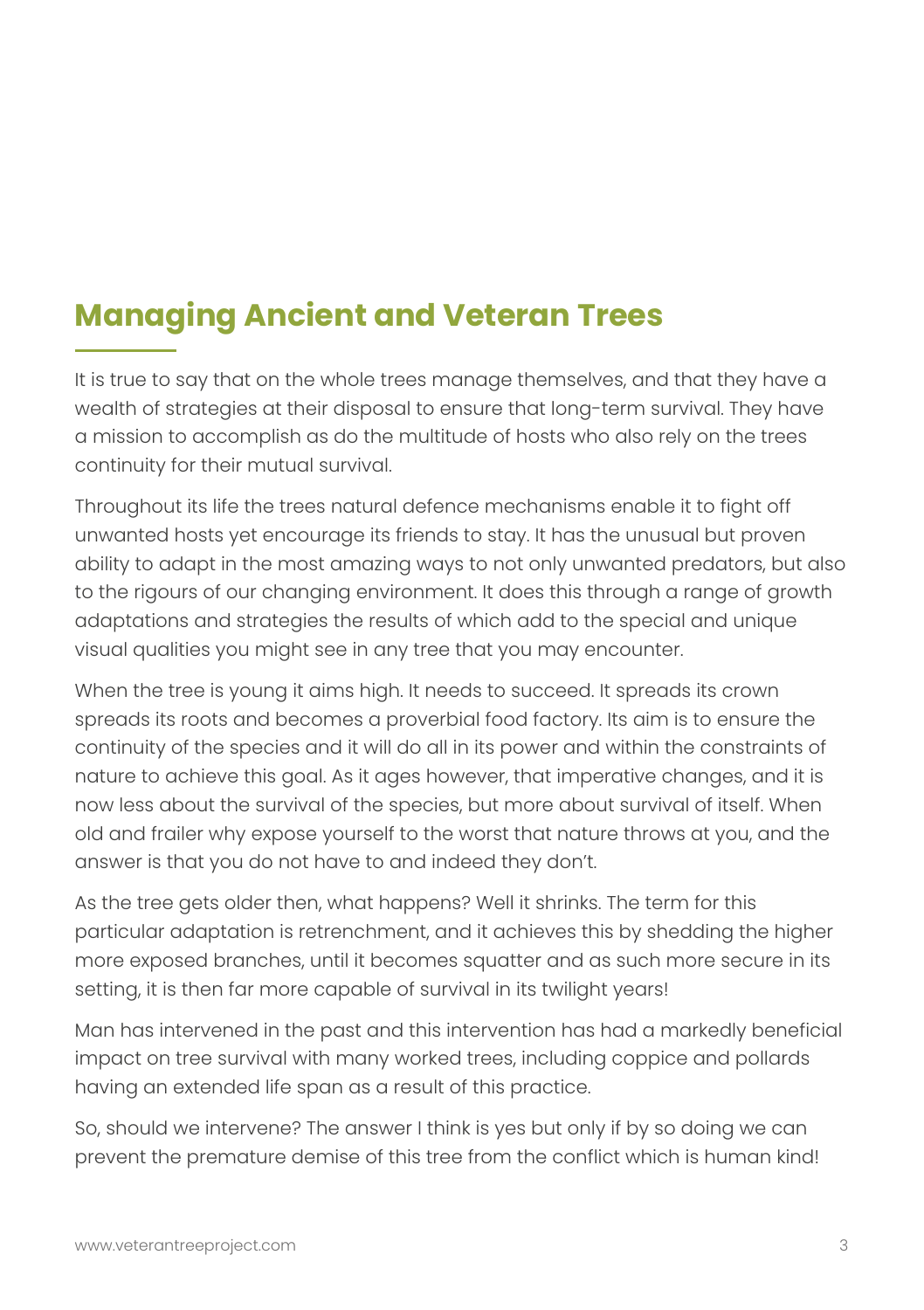**Property Contains the Contact of Contact Contact Contact Contact Contact Contact Contact Contact Contact Contact Contact Contact Contact Contact Contact Contact Contact Contact Contact Contact Contact Contact Contact Cont** 

4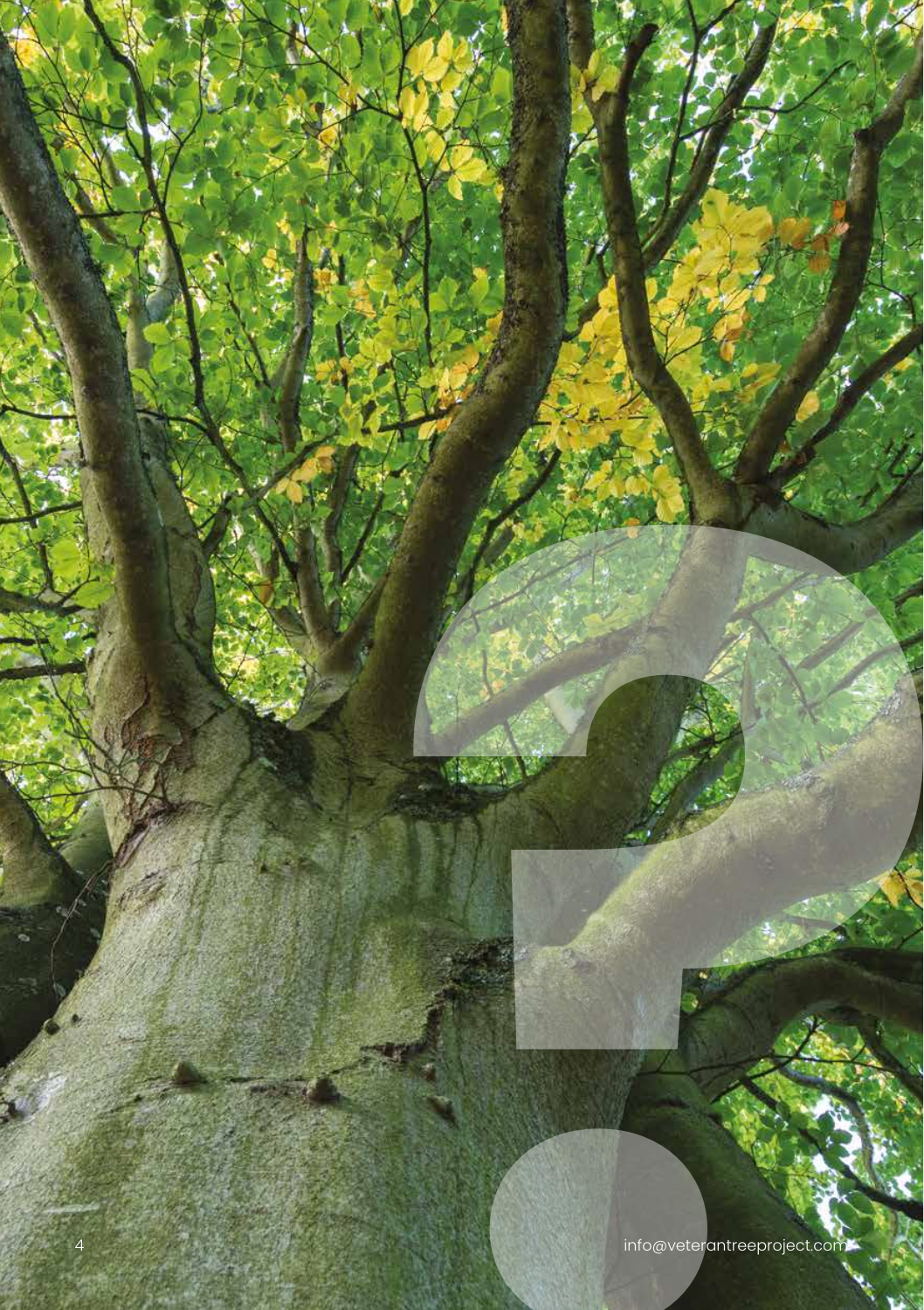### **How old is that tree?**

There are varied ways to answer this question, whilst avoiding the temptation to take the tree down and count its rings. However, those rings could be counted by observing a core taken from an increment borer. There are obvious limitations with this method in view of the invasive nature of this tool.

Far better if you can refer to local records or historical references, however this is not always possible and these too may not necessarily be accurate and it might well be prudent to adopt alternative methods to check or verify these finds.

The alternative accepted method is to measure the girth of a tree. This is done in the knowledge that trees grow at varied rates depending upon the species.

A method has been devised by White (1994;1998) which was based on species of tree, its girth at breast height and the trees growth conditions, a variable that will have an influence on that annual increment. This method was developed based on comparing trees whose planting date was known, in addition to having an understanding of how a tree grows and how they might be influenced by variable growing conditions.

An interesting point to bare in mind here however is that girth/age relationships only holds good if the tree is continuing to grow at what might be described its optimum growth phase. As the tree gets older and reaches what is termed the decline phase its girth dramatically slows down which means it becomes increasingly difficult to accurately estimate the age using the girth estimation method. In view of this fact it will be always be a more reliable method in terms of Well be plotellart to doopt diatellartive metriods to check of verify these infits.<br>The alternative accepted method is to measure the girth of a tree. This is done in<br>the knowledge that trees grow at varied rates depending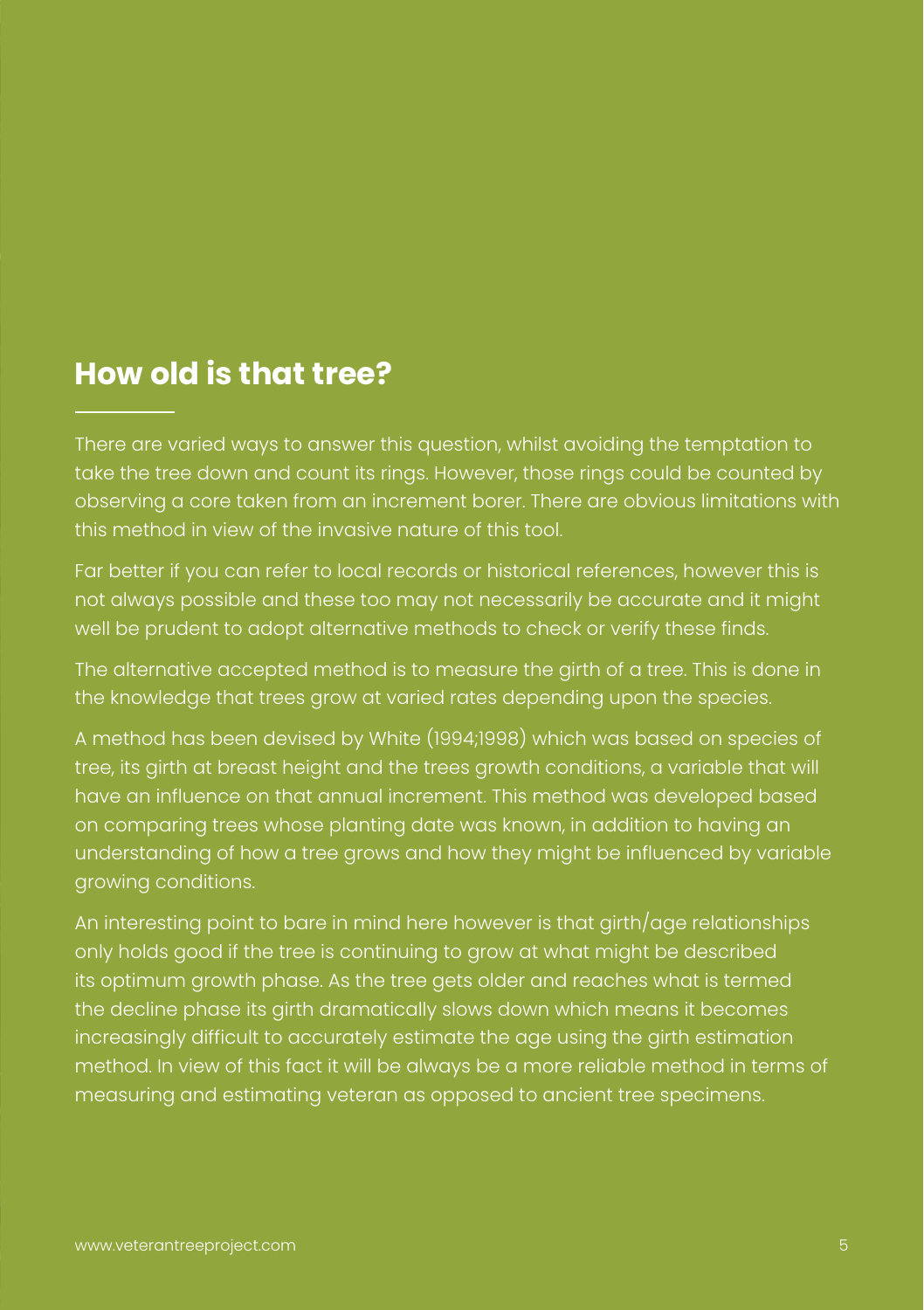### **The general rule of thumb with regard to veteran tree status is that a tree will qualify if it has a girth of at least 3M when measured at 1.5 M.**

Mature trees with a full crown growing in good conditions are estimated to grow at 2.5cm (1 inch) per year, however young trees do grow faster than older trees. The 2.5cm figure is an average of that fast initial growth and the slower growth phase averaged over time.

The genetic makeup of a tree does have a bearing on growth rates, but it has to be said that a trees general growing condition rather than the species itself plays a significant role in the long term development of that tree. As an example a tree with a girth of 3M would be 100 years old if it is growing in good conditions, but would be 200 years old if growing in a wood!

# **Veteran Tree species guide**

| <b>VETERAN TREE TYPE</b>                                                                                                   | <b>GROWTH</b> |
|----------------------------------------------------------------------------------------------------------------------------|---------------|
| Birch species                                                                                                              | 2cm           |
| Field Maple, Rowan, Grey and goat willow, Hornbeam, Holly,<br>Cherry, Alder                                                | 25cm          |
| Oak species, Ash, Scots pine, Yew, Elm species                                                                             | 3cm           |
| Lime species, Sycamore, Horse chestnut, Poplar species, Other<br>pine trees, Beech, Sweet Chestnut, White and crack willow | 45cm          |

#### **Exceptions to the rule:**

There are trees that fall into the exceptional category, these are those that grow considerably faster than the average and those growing considerably slower than the average.

#### **Tree Growing at less than 2.5cm (1") per year**

Scots Pine, Norway Spruce, Horse Chestnut, Common Lime, Yew and small trees generally.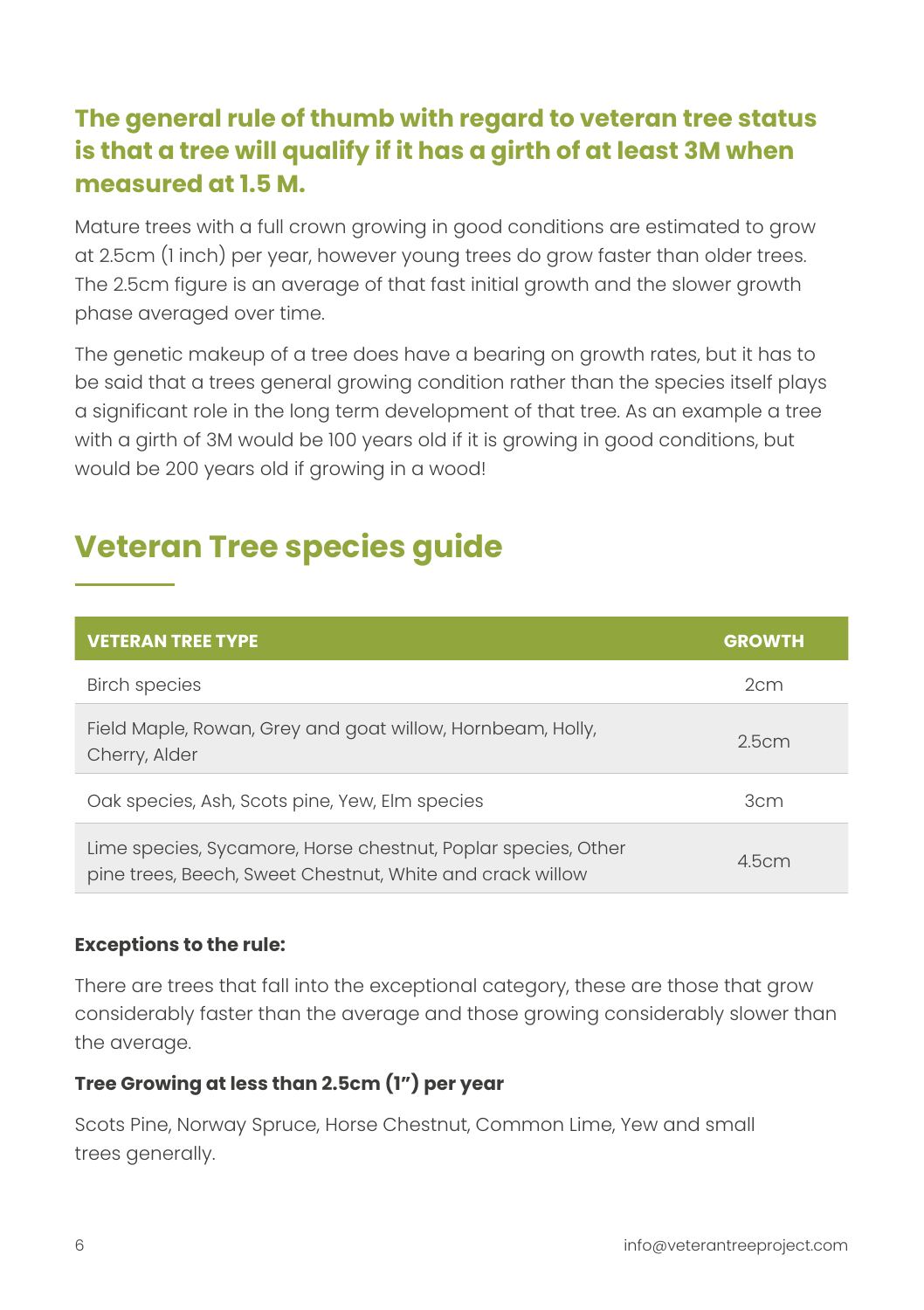#### **Trees growing at 5-7.6cm (2"-3") per year**

Wellingtonia (can occasionally be up to 15cm), Coastal Redwood, Lows fir, Grand Fir, Cedar of Lebanon, Monterey Cypress, Sitka spruce, Douglas fir, Western Red Cedar, Western Hemlock, Cricket bat willow, Black Italian and other hybrid poplars, Wingnuts, Nothofagus spp, Red and chestnut leaf oaks, Hungarian and Turkey Oaks, Tulip Tree, London Plane and most Eucalyptus spp.

#### **Estimates of age for certain tree species with girth 2.5-5.0M**

To view the chart go to:

https://veterantreeproject.com/wp-content/ uploads/2018/07/How-old-is-that-Tree.pdf



# **Tree Identification**

There are various ways to identify trees. You can use Keys which will look at individual features and comparison charts, and in a science based context are extremely useful. You can use reference books with descriptions and images to help with that identification, and there are also a number of plant id apps out there that you can use on your phone or computer or lap top.

It is initially very useful if you know the key characteristics of a plant; evergreen or deciduous, Broadleaf or conifer. We can then go on to look at characteristics such as leaf type or shape, simple or compound, ovate or obovate, and type of leaf margin.

In the winter we need to be able to recognise the bud shape, type and arrangement in order to successfully identify those deciduous woody plants'

In order to help with this particular project there are plans to run a number of tree identification workshops, dates of which will be made available on our news page

https://veterantreeproject.com/news/